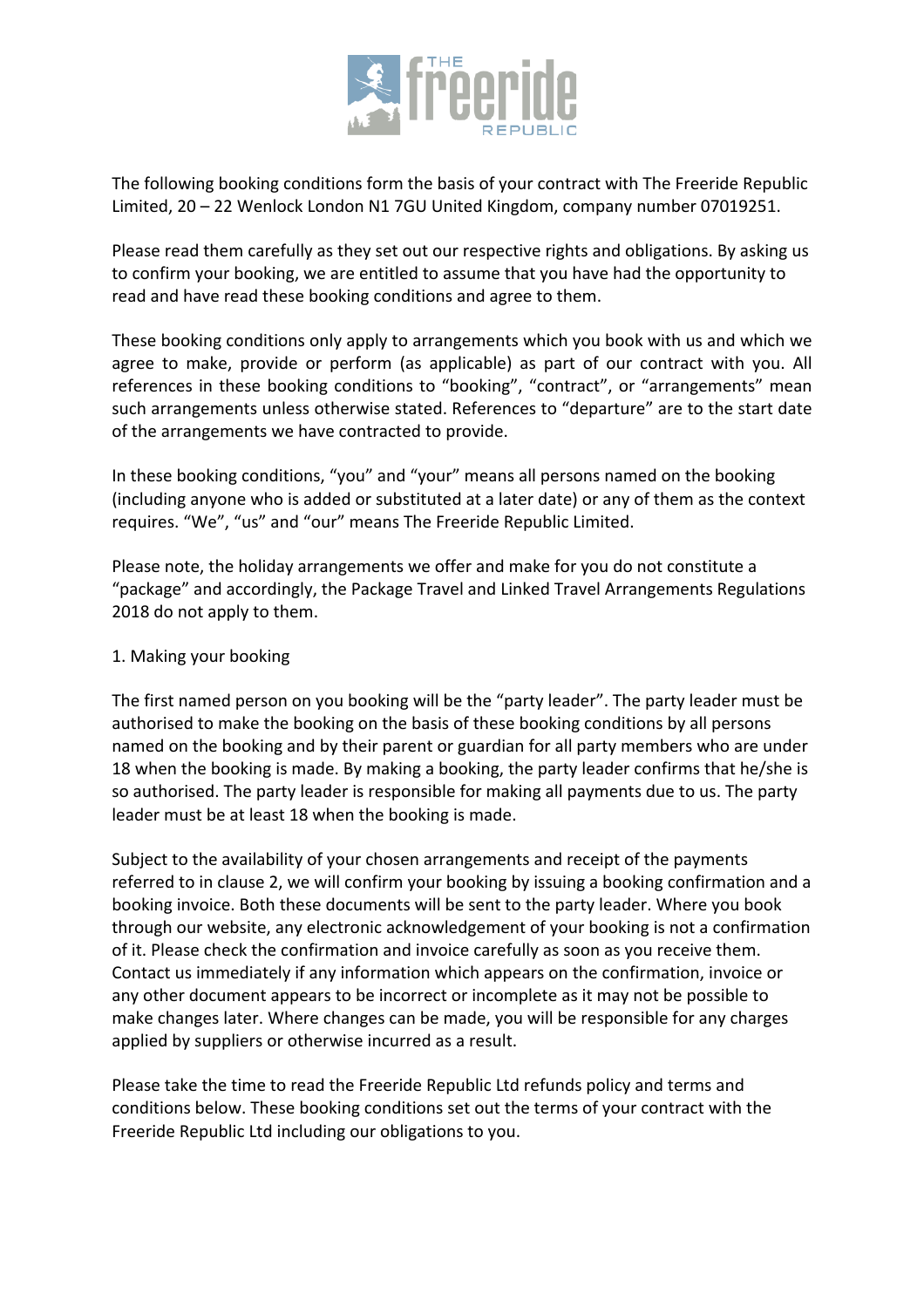

## 2. Payment

In order to confirm your chosen arrangements, a deposit of £150.00 per person or £500 per group booking (or full payment if booking within 9 weeks of departure) must be paid at the time of booking.

The balance of the booking cost must be received by us not less than 9 weeks prior to departure. This date will be shown on the booking invoice If we do not receive all payments due in full and on time, we are entitled to assume that you wish to cancel your booking. In this case, we will be entitled to keep all deposits paid at that date. If we do not cancel straight away because you have promised to make payment, you must pay the cancellation charges shown in clause 7 depending on the date we reasonably treat your booking as cancelled.

### 3. Your contract

A binding contract between us comes into existence when we despatch our booking confirmation to the party leader. We both agree that English law (and no other) will apply to these booking conditions, your contract and to any dispute, claim or other matter of any description which arises between us ("claim") except as set out below. We both also agree that any claim must be dealt with by the Courts of England and Wales only unless, in the case of Court proceedings, you live in Scotland or Northern Ireland. In this case, proceedings must either be brought in the Courts of your home country or those of England and Wales. If proceedings are brought in Scotland or Northern Ireland, you may choose to have your contract and any claim governed by the law of Scotland/Northern Ireland as applicable (but if you do not so choose, English law will apply).

4. Medical conditions / disabilities / reduced mobility and special requests

The arrangements we offer may not be suitable for people with certain disabilities, medical conditions or significantly reduced mobility. On request, we can advise you as to whether your proposed holiday arrangements are generally suitable for someone with reduced mobility. However, reduced mobility of course means different things to different individuals as we fully appreciate that individual capabilities, restrictions and requirements are likely to vary considerably. When we refer to reduced mobility, this means any material reduction in mobility whether this is permanent or temporary and whether caused by age or by physical or mental disability or impairment or other cause of disability.

Should you suffer from any medical condition, disability or significant reduction in mobility which may affect your holiday (including any which affect the booking process) or have any special requirements as a result, please tell us before you confirm your booking so that we can assist you in considering the suitability of the arrangements and/or making the booking. In any event, you must give us full details in writing at the time of booking and whenever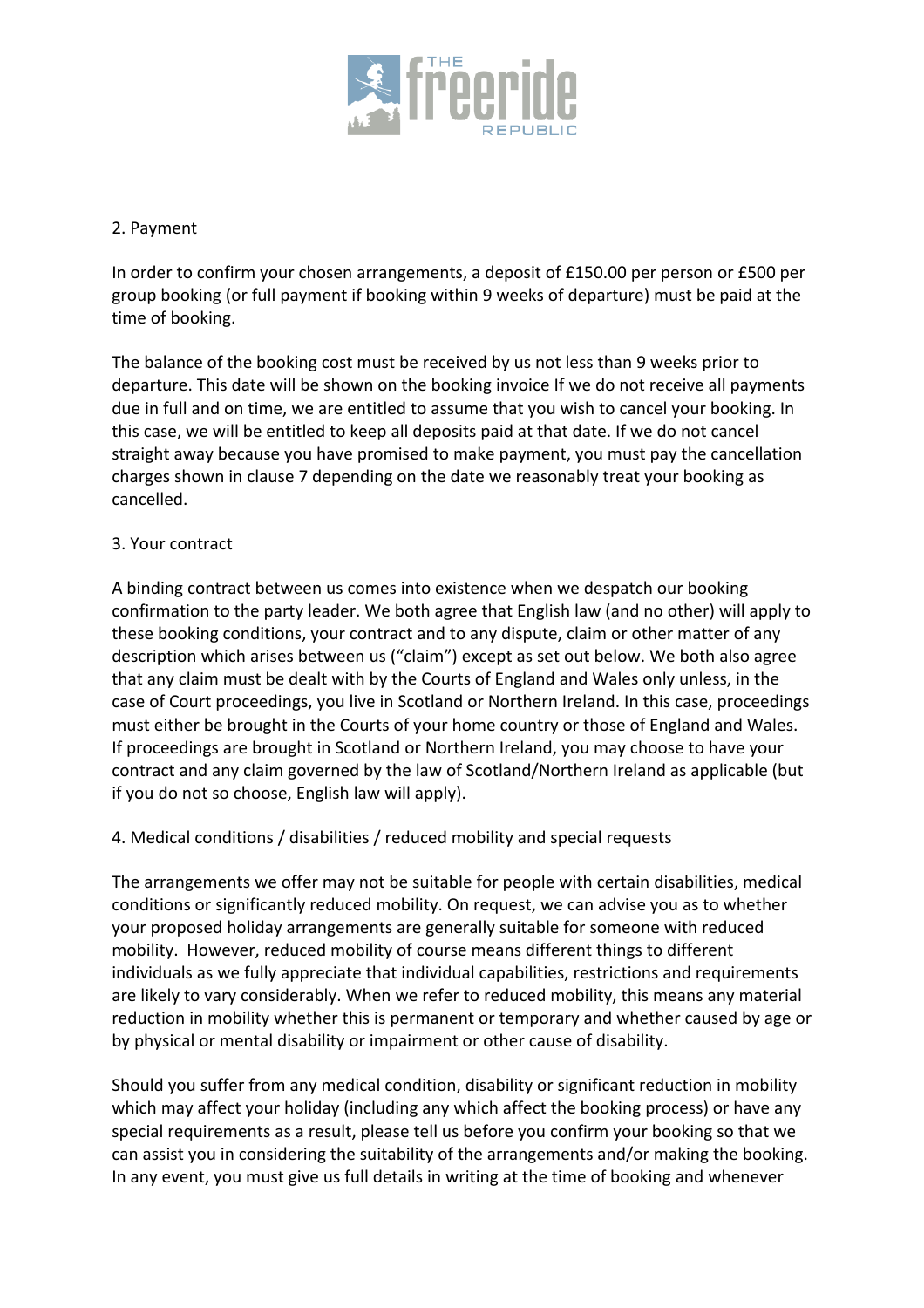

any material change in your condition, disability or mobility occurs. You must also promptly advise us if any medical condition, disability or reduced mobility which may affect your holiday develops after your booking has been confirmed.

If you have any special request, you should advise us at the time of booking. Although we will endeavour to pass any reasonable requests on to the relevant supplier (where applicable), we regret we cannot guarantee any request will be met. Failure to meet any special request will not be a breach of contract on our part. Confirmation that a special request has been noted or passed on to the supplier or the inclusion of the special request on your confirmation invoice or any other documentation is not confirmation that the request will be met. Unless and until specifically confirmed, all special requests are subject to availability. For your own protection, you should obtain confirmation in writing that a special request will be complied with (where it is possible to give this) if it is important to you. Any special request which we have accepted will be specifically confirmed as accepted on your confirmation invoice.

### 5. Changes by you

Should you wish to make any changes to your confirmed booking, you must notify us in writing as soon as possible. Whilst we will endeavour to assist, we cannot guarantee we will be able to meet any such requests. Where we can, an amendment fee of £25.00 per person will be payable together with any costs incurred by ourselves and any costs or charges incurred or imposed by any of our suppliers. A change of booking dates will normally be treated as a cancellation of the original booking and rebooking in which case cancellation charges will apply. Changes may result in the recalculation of the booking cost where, for example, the basis on which the price of the original booking was calculated has changed.

If any member of your party is unable or no longer wishes to travel for any reason, the person(s) concerned may transfer their place to someone else (introduced by you) providing we are notified of their name and contact details prior to your arrival. If any costs and charges are incurred by us and/or incurred or imposed by any of our suppliers as a result, these must be paid prior to arrival.

#### 6. Cancellation by you

You may cancel your confirmed booking at any time before departure. You may also transfer your booking as referred to in clause 5. Should you or any member of your party need to cancel your booking once it has been confirmed, the party leader must immediately advise us by e-mail or by posting or hand delivering written notice of cancellation to us. Your notice of cancellation will only be effective when it is received in writing by us at our offices. As we incur costs from the time, we confirm your booking the following cancellation charges will be payable.

In calculating these cancellation charges, we have taken account of possible cost savings and the generation of income from other bookings which may be able to utilise cancelled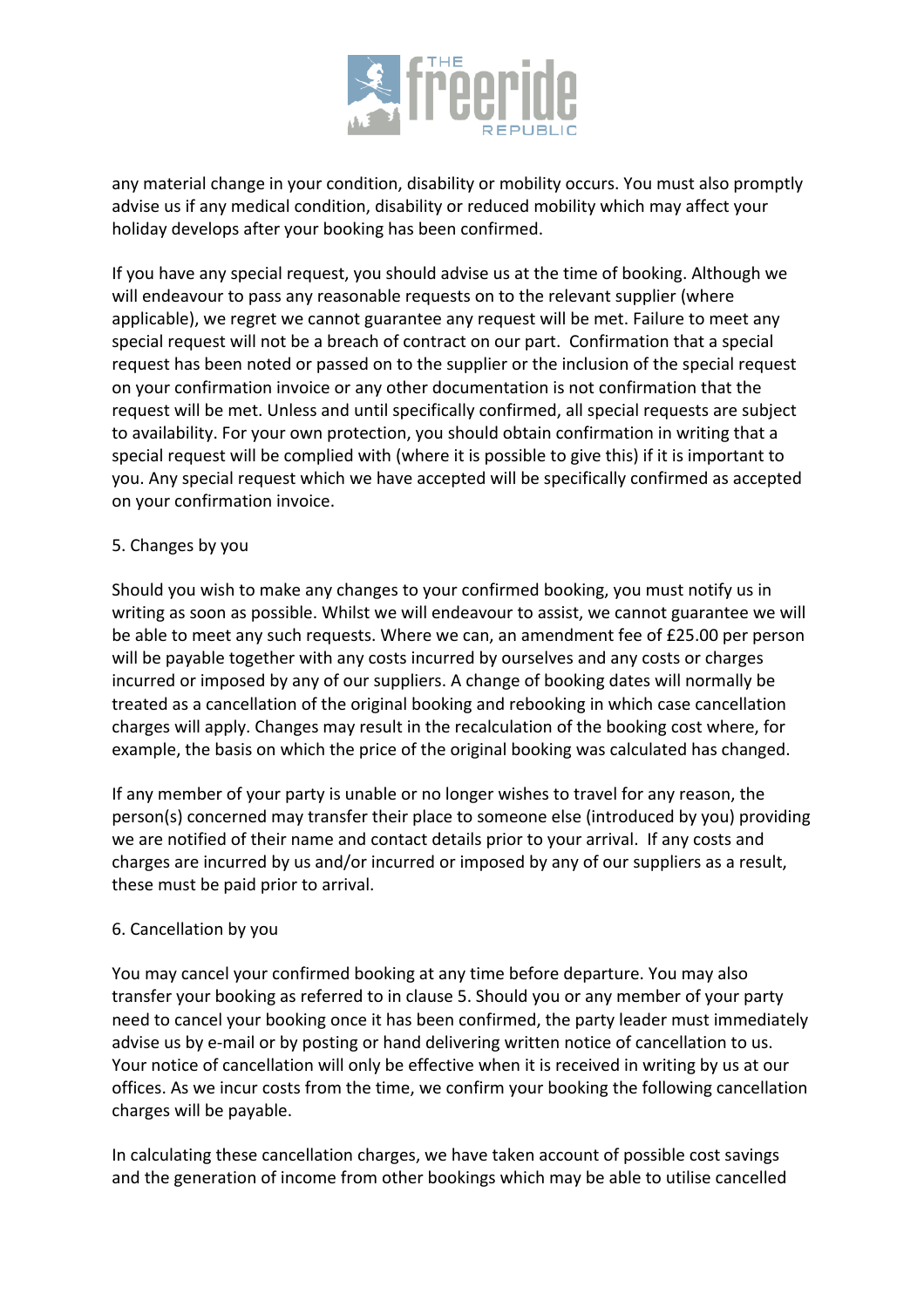

services to the extent this is likely to be achievable. Where the cancellation charge is shown as a percentage, this is calculated on the basis of the total cost payable by the person(s) cancelling excluding amendment charges.

Period before departure within which written notification of cancellation is received by us

| Period before departure within<br>which written notice of cancellation<br>is received | % of total booking price                                                                 |
|---------------------------------------------------------------------------------------|------------------------------------------------------------------------------------------|
| 56 days of more                                                                       | Loss of deposit plus any charges occurred from<br>extras purchased on your behalf by us. |
| 28-55 days                                                                            | 60%                                                                                      |
| 22-27 days                                                                            | 80%                                                                                      |
| $0 - 21$ days                                                                         | 100%                                                                                     |

Depending on the reason for cancellation, you may be able to reclaim these cancellation charges (less any applicable excess) from your travel insurer. Claims must be made directly to the insurance company concerned after you have paid the applicable cancellation charge to us.

Where any cancellation reduces the number of full paying party members below the number on which the price, any discount and/ or any concessions agreed for your booking were based, we will recalculate these items and re-invoice you accordingly. Partial cancellation may result in under-occupancy charges being payable by the remaining party members.

You and your party should obtain travel insurance for this cancellation risk - see section 12 Winter sports Travel insurance.

7. COVID19 Deposit and Pre-departure Cancellations Policy.

The following terms vary clauses 2 and 6 of our Booking Terms and Conditions. Where there is a conflict between the terms below and our Booking Terms and Conditions, these terms will prevail.

To secure a booking, an initial deposit of £500.00 per booking is required 12 weeks prior to your departure date. Any final balance would be due 9 weeks prior to departure. If you are booking within 9 weeks of departure, the full balance must be paid at the time of booking.

Due to the ever-changing nature of the current COVID-19 pandemic, we are pleased to offer refunds where you elect to cancel your booking in accordance with the terms of this Policy, in the following situations as set out below: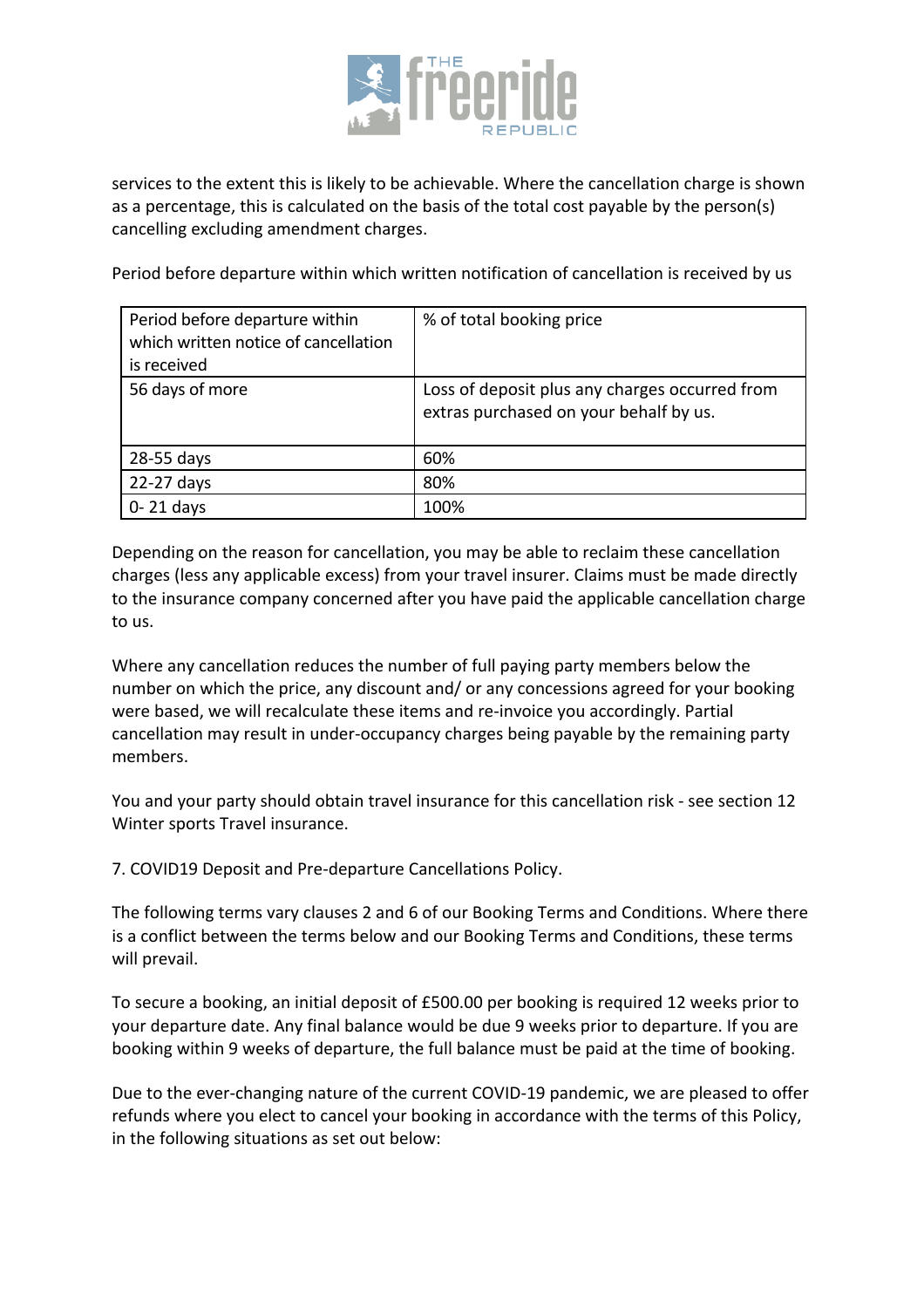

a) Where the Foreign, Commonwealth and Development Office (or the equivalent government body of your country of origin) advise against travel (including non-essential travel) to your destination; or

b) Your accommodation has been forced to close due to restrictions imposed by French government or the local authority; or

c) The Courchevel or La Tania, Meribel resort in which your accommodation is based has been forced to close due to restrictions imposed by French government or the local authority. For the purpose of this point (c), a resort closure means the closure of all nonessential business and/or closure of ski-lifts.

All cancellations must be notified to us in writing by email to enquiries@thefreeriderepublic.com. The right to cancel in the above circumstances will not arise until 14 days before your scheduled arrival date (and only applies if the relevant restrictions are still in place at the time of cancellation). We will offer a full refund if you cancel between 14 and 7 days before your scheduled arrival date, due to circumstances (a), (b) or (c) above. If you cancel within 7 days before your scheduled arrival date due to the circumstances (a), (b) or (c) above, we will offer an 80% refund due to costs we have already incurred at this point in confirming your accommodation arrangements with our suppliers.

You will not be entitled to a refund in the following circumstances:

a) Unwillingness to travel. In these circumstances, we will treat this as cancellation by you and you the cancellation charges in clause 6 of our Booking Terms and Conditions shall apply;

b) If, prior to your departure date, the government of your country of origin impose requirements upon your return from France. Such requirements may include but are not limited to the need to produce a negative COVID-19 test before leaving France, the need to take one or more tests on your return to your country of origin and/or an obligation to quarantine or self-isolate for a number of days. In these circumstances, we will treat this as cancellation by you and you the cancellation charges in clause 6 of our Booking Terms and Conditions shall apply;

c) If the French government impose mandatory quarantine requirements for all arrivals into France. In these circumstances, we shall offer you the choice of a holiday credit\* to use for a future booking with us, or the option of transferring your booking to the following year.

d) If the French government impose 'health entry requirements' such as but not limited to the need to produce a negative COVID-19 test, a COVID-19 vaccination certificate and/or COVID-19 recovery certificate' before you are allowed to enter France and where you are either unable or unwilling to comply with those requirements. Alternatively, where entry would be permitted to France, despite being unable to produce such documentation, but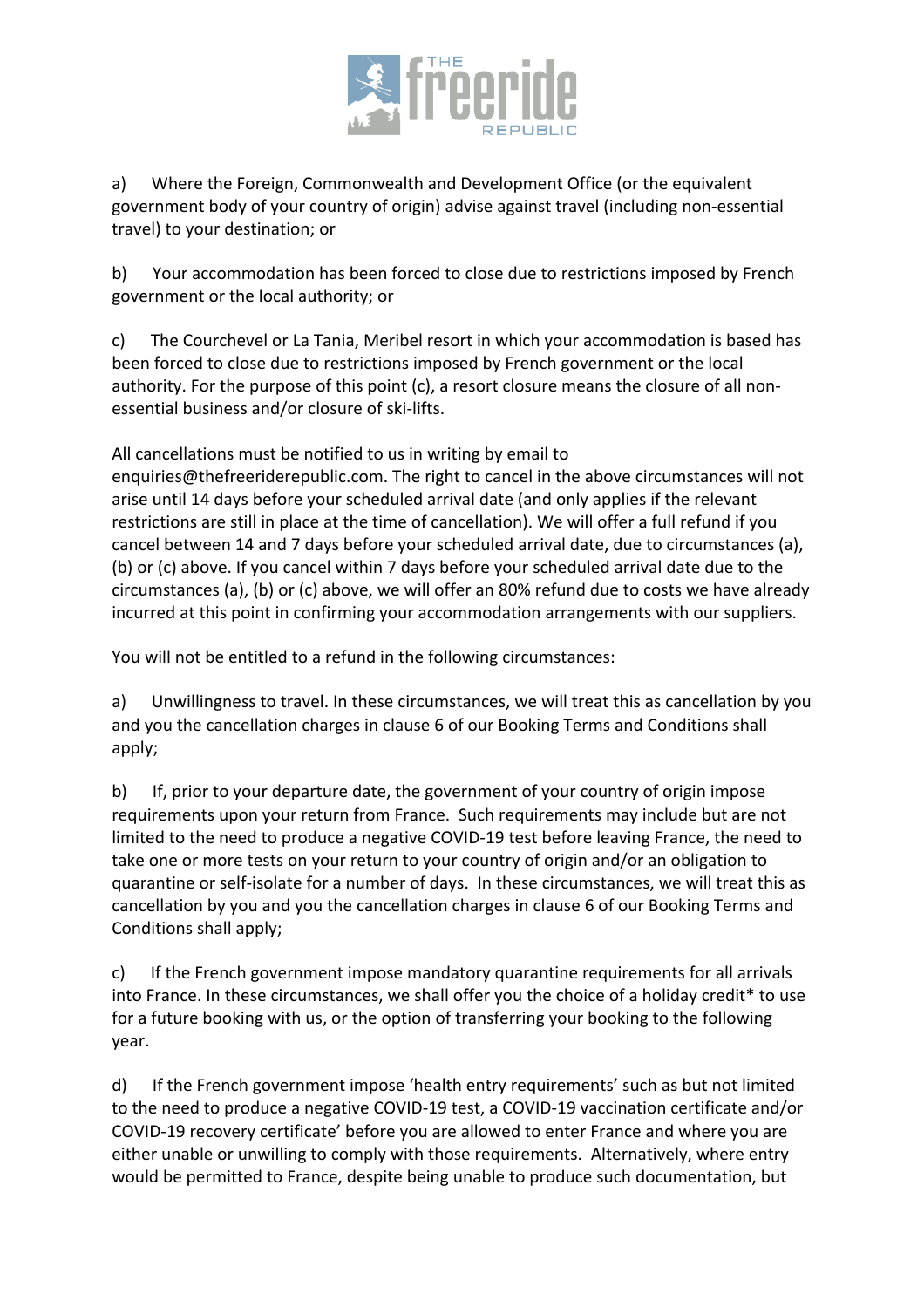

subject to other restrictions such as an obligation to quarantine. In all of these circumstances, we will treat this as cancellation by you and the cancellation charges in clause 6 of our Booking Terms and Conditions shall apply;

If you choose or are otherwise offered a holiday credit upon cancellation of your booking, the following terms shall apply:

- 1. The amount will equal the value of your original booking;
- 2. It will be valid for redemption for a period of 2 years from the date of issue;
- 3. It cannot be resold, transferred for value or exchanged for cash;
- 4. The person who is named on the voucher must redeem it, this will be the party leader.

5. Where the holiday credit is used to make a new booking that is then subsequently cancelled for whatever reason, any refund due to you will be in the form of a holiday credit up to the value of the initial holiday credit.

6. Freeride Republic will not be responsible for any holiday credit that is lost, stolen, destroyed or used without our permission.

This Policy applies to all bookings that were made and confirmed in accordance with the Booking Terms and Conditions whilst this Policy was in place. However, we reserve the right to withdraw or amend this Policy at any time before such a booking has been confirmed.

# 8. Changes and cancellation by us

We start planning the arrangements we offer many months in advance. Occasionally, we have to make changes to and correct errors in advertising and other details both before and after bookings have been confirmed and cancel confirmed bookings. Whilst we always endeavour to avoid changes and cancellations, we must reserve the right to do so.

Please bear in mind that coronavirus and the measures and other action being taken by governments, public authorities and businesses to manage its effects (including implementation of social distancing) is likely to have an impact on holiday arrangements for a considerable period of time.

We may, for example, be unable to provide certain advertised services or facilities as a result. Such measures / action may be introduced or changed with little or no prior notice. Greater flexibility is therefore likely to be required for the foreseeable future which we would ask you to bear in mind at all times, both before and after departure.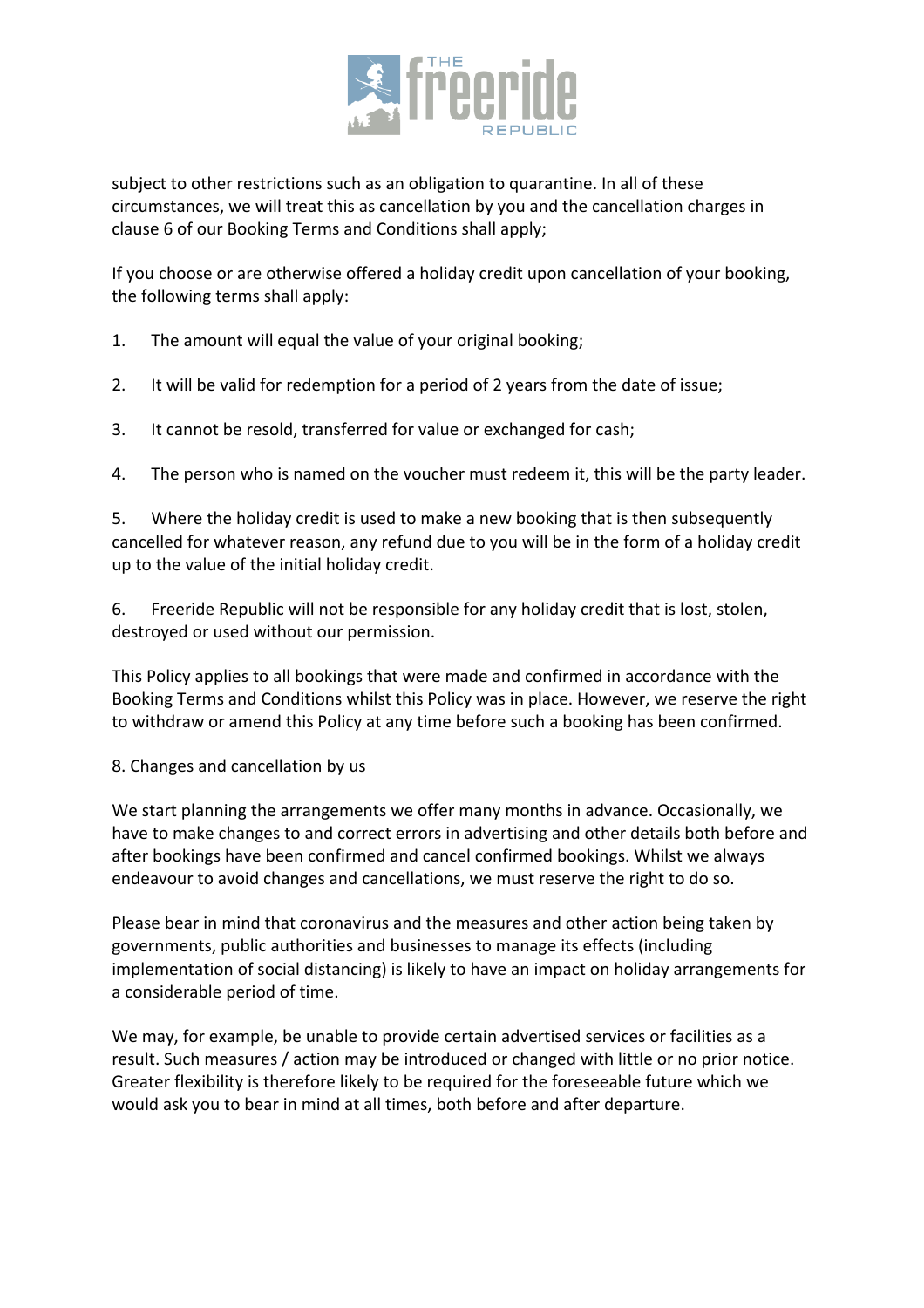

Any impact which such measures / action has on your holiday will not constitute a significant alteration to your contracted arrangements and will not entitle you to cancel without payment of the applicable cancellation charges as a result.

Subject to clause 7, in the event that your holiday cannot proceed because your accommodation is not available for any reason and we are unable to provide a reasonable alternative, we will refund the payments you have made to us for your booking. We will not be responsible for any other expenses including without limitation, the cost of flights or any other form of transport.

Please note, a refund will only be provided where we are unable to provide your contracted accommodation in the circumstances referred to above. Without limitation and except where clause 7 specifically applies, you will not be entitled to a refund and cancellation charges are likely to apply where you are unable to travel on holiday for any reason.

Very rarely, we may be forced by "force majeure" (see clause 8) to change or terminate your arrangements after they have commenced but before their scheduled end. This is very unlikely but if this situation does occur, we regret we will be unable to make any refunds (unless we obtain any refunds from our suppliers), pay you any compensation or meet any costs or expenses you incur as a result.

#### 9. Force Majeure

Except where otherwise expressly stated in these booking conditions, we regret we cannot accept liability or pay any compensation or expenses where the performance or prompt performance of our obligations under our contract with you is prevented or affected by or you otherwise suffer any damage, loss or expense of any nature as a result of "force majeure". In these booking conditions, "force majeure" means any situation within our reasonable contemplation, which is beyond our control, the consequences of which could not have been avoided even if all reasonable measures had been taken. Such situations may include, whether actual or threatened, riot, civil strife, outbreak of war and the threat of war, terrorist activity, industrial dispute, natural disaster, exceptional adverse weather conditions, fire and all events of a similar nature.

Force majeure includes the coronavirus pandemic and its impact such as travel restrictions and the measures and other action being taken by governments, public authorities and businesses to control and manage its effects (such as the implementation of social distancing).

#### 10. Liability

(1) In order to provide your holiday arrangements, we operate catered accommodation on a seasonal basis which we contract from the chalet owners. We also arrange for the provision of airport transfers. We do not ourselves own the accommodation or transfers. We undertake to use our reasonable skill and care in the provision of the accommodation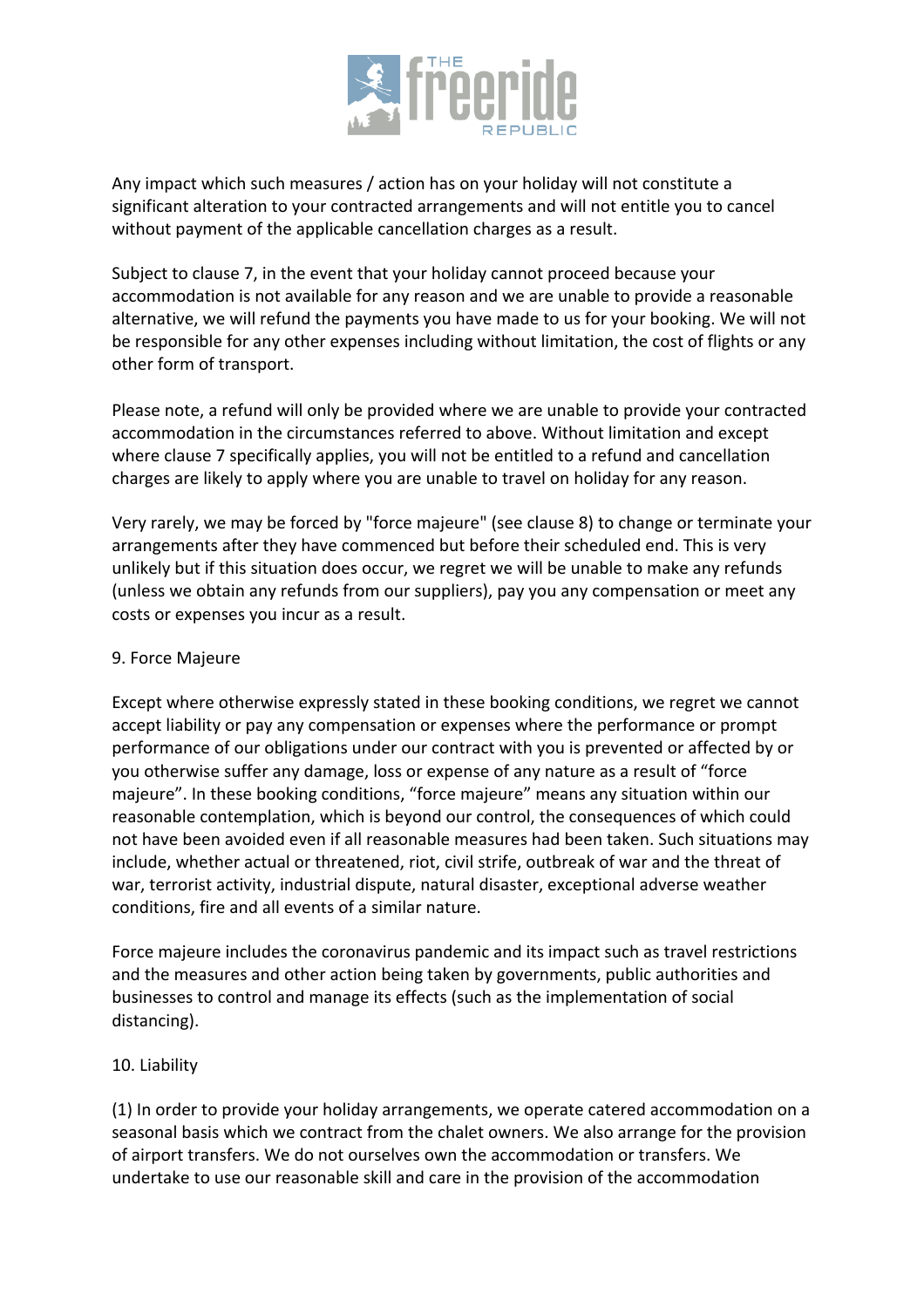

services where these services are provided by our employees. For all services (which includes transfers) which are provided by any person or entity other than our employees, we undertake to use our reasonable skill and care in the selection of those suppliers but, providing we have done so, are not responsible for their acts and omissions or for the actual performance of those services. (2) We will not be responsible for any injury, illness, death, loss (including loss of enjoyment or possessions), damage, expense, cost or other sum or claim of any description whatsoever which results from any of the following: -

the act(s) and/or omission(s) of the person(s) affected; or

the act(s) and/or omission(s) of a third party not connected with the provision of your arrangements; or

'force majeure' as defined in clause 9 above

(3) Please note, we cannot accept responsibility for any services which do not form part of our contract. This includes, for example, any additional services or facilities which any supplier agrees to provide for you where we have not agreed to provide these as part of our contract and any activities which we arrange for you during your holiday. Regardless of any wording used by us on our website, in any advertising material or elsewhere, we only promise to use reasonable skill and care as set out above and we do not have any greater or different liability to you.

(4) Where we are found liable for loss of and/or damage to any luggage or personal possessions (including money), the maximum amount we will have to pay you is £250.00 per person affected. Any payment is subject to your producing appropriate proof of the contents and value of the luggage or personal possessions concerned and demonstrating that you have taken proper care of your property. For all other claims which do not involve death or personal injury, we limit the maximum amount we will have to pay you in the event that we are found liable to you on any basis to twice the cost paid by the person(s) affected.

# 11. Complaints and problems

In the unlikely event that you have any reason to complain or experience any problems with your booking whilst away, you must immediately inform us and the supplier of the service(s) in question. Any verbal notification must be put in writing. Until we know about a complaint or problem, we cannot begin to resolve it. Most problems can be dealt with quickly. If you remain dissatisfied, however, you must write to us within 28 days giving your booking reference and full details of your complaint. Only the party leader should write to us. For all complaints and claims which do not involve death, personal injury or illness, we regret we cannot accept liability if you fail to notify the complaint or claim entirely in accordance with this clause.

#### 12. Insurance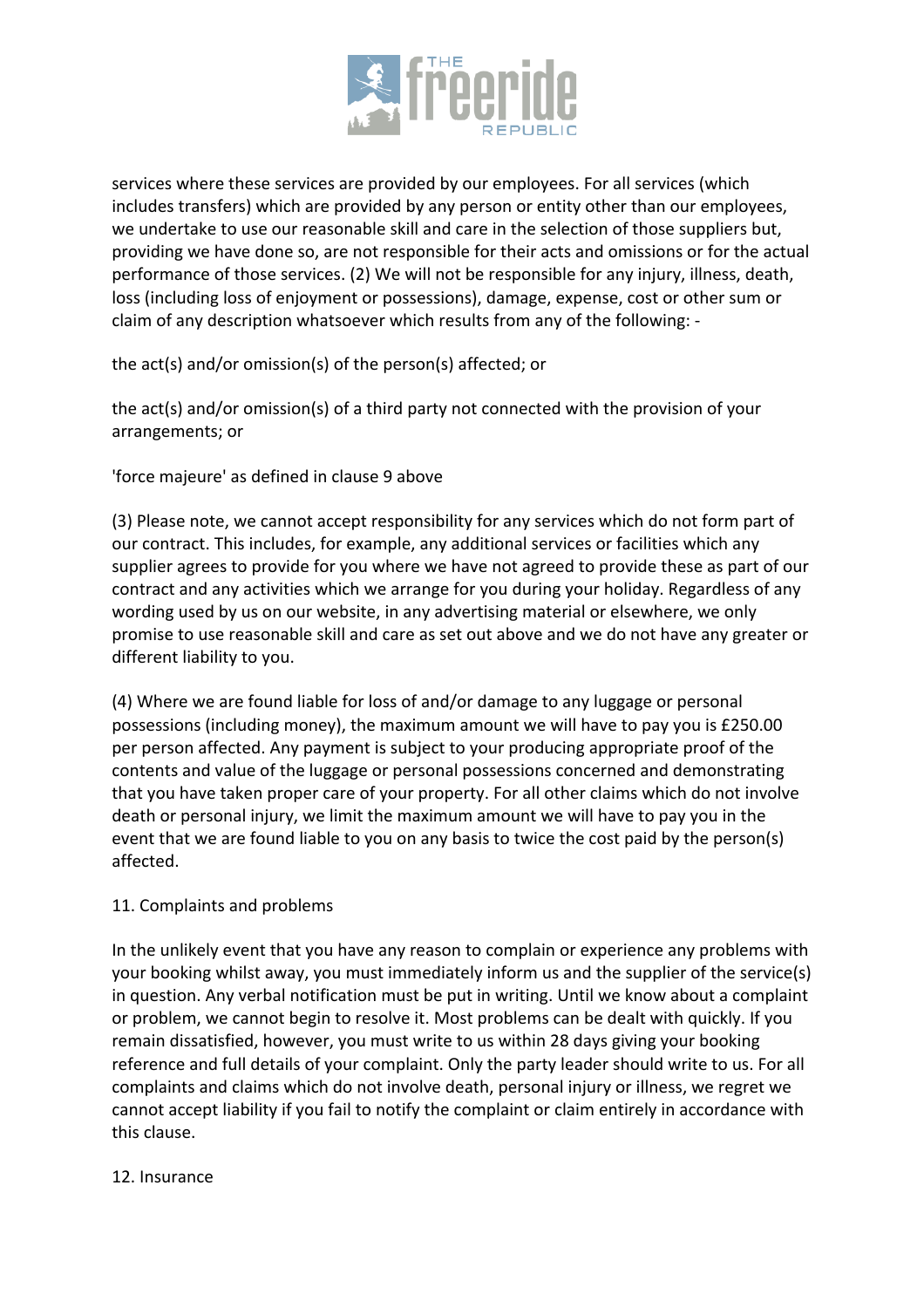

We require the purchase of appropriate travel insurance as a condition of your booking with us. By appropriate, we mean a policy which provides materially equivalent cover to the policy offered by MPI Brokers as referred to below.

You must purchase travel insurance at the POINT of the holiday booking with us so that you have Covid cancellation protection and not just prior to your departure on holiday.

It is a condition of booking with us that you and your party obtain suitable wintersports travel insurance, from a reputable provider, which must at least include but not be limited to, the following:

- Emergency Medical Expenses including amongst other costs; mountain rescue, ambulance charges and repatriation to the UK
- Cancellation of your trip or Curtailment cutting it short
- Personal Liability to include, amongst other liabilities; damage caused by your negligence and that of your party to the property in which you are staying and may not include a clause which restricts actions being taken by a travelling companion other than family, and which must include contractual liability of the party leader for the actions of your party
- Travel and transfer delays which must include amongst other costs; additional costs incurred in the event of a delay
- The policy must include the activities you are likely to do and in particular off piste skiing with or without a guide (it is possible to ski off piste inadvertently)
- The policy must cover the period from the date of booking to the last day of your trip and may not have a clause allowing the insurer to cancel the insurance except in unusual circumstances e.g. fraud and misrepresentation.

There are other sections to wintersports travel Insurance such as baggage, legal expenses, personal accident and so on.

In the event that you fail to obtain suitable wintersports travel insurance we shall not be liable for any costs incurred or claims made against us due to your failure to comply with this term.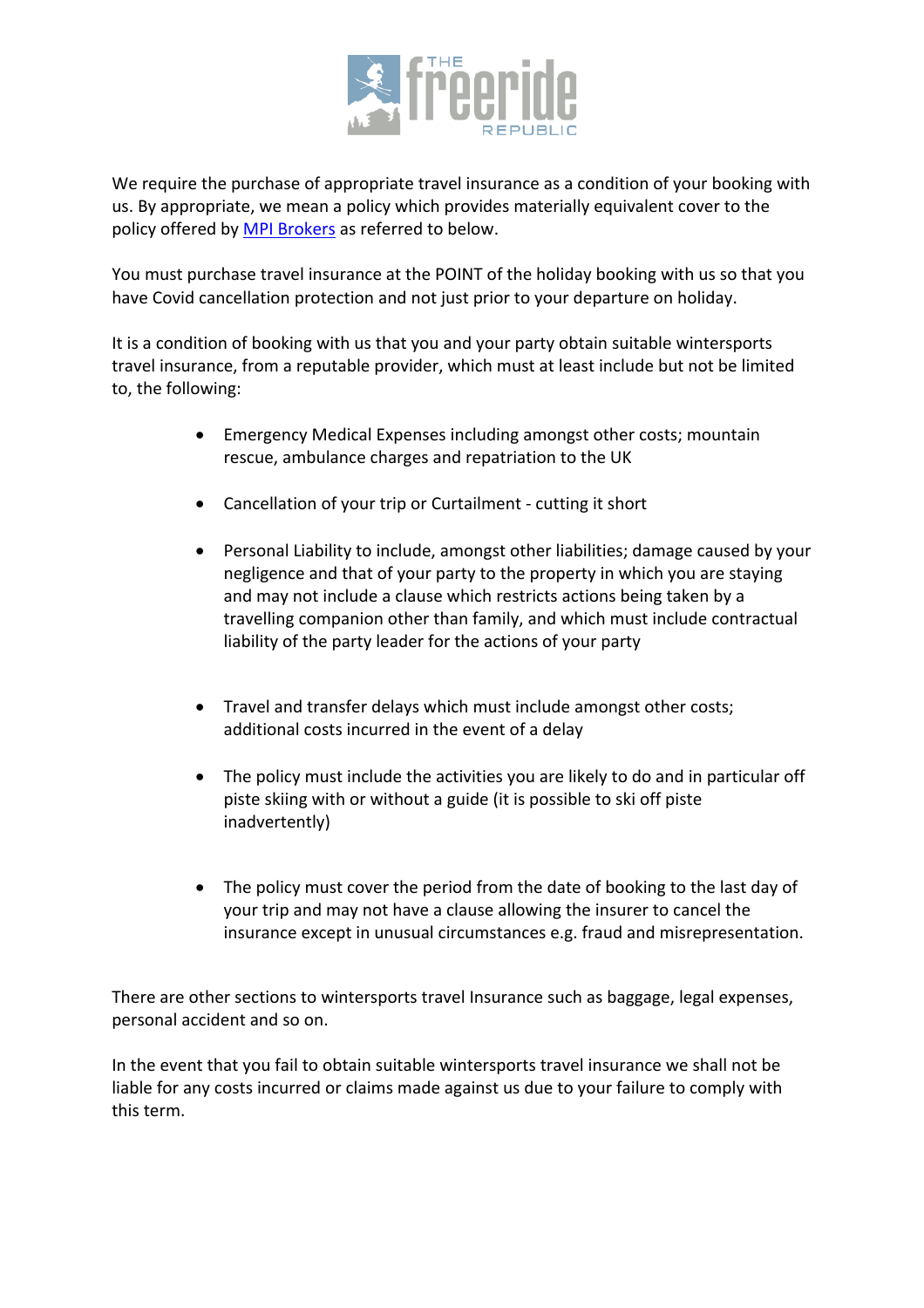

Our house travel insurance broker MPI should be considered and for whom we are an affiliate. We introduce you to MPI Brokers, who provide the level of cover we expect in an appropriate insurance policy at competitive price.

For more details please click on the link below https://retail.mpibrokers.com/thefreeriderepublic

The Freeride Republic is an Introducer of Michael Pettifer Insurance Brokers Limited t/as MPI Brokers, who are Authorised and Regulated by the Financial Conduct Authority

### 13. Behaviour and damage

We require a credit card deposit / imprint / swipe of 750 euros as a damage deposit for the chalet and hot tub as a precaution against any damage sustained to the chalet or hot tub during your stay.

In the event of any damage, we would only debit an amount equal to the damage or repairs required, with your consultation after a full inspection of the chalet and hot tub, after your departure.

We will organise the payment of the deposit on the first day of your holiday, upon your arrival.

When you book with us, you accept responsibility for any damage or loss caused by you or any member of your party. Full payment for any such damage or loss (reasonably estimated if not precisely known) must be made as soon as possible if not deducted from the damage deposit or the deposit is insufficient to cover the damage or loss.

If the actual cost of the loss or damage exceeds the amount paid where estimated, you must pay the difference once known. If the actual cost is less than the amount paid, the difference will be refunded. You will also be responsible for meeting any claims subsequently made against us and all costs incurred by us (including our own and the other party's full legal costs) as a result of your actions.

# 14 Behaviour

We expect all clients to have consideration for other people. If in our reasonable opinion or in the reasonable opinion of any other person in authority, you or any member of your party behaves in such a way as to cause or be likely to cause danger, upset or distress to any third party or damage to property, we are entitled, without prior notice, to terminate the booking of the person(s) concerned. In this situation, the person(s) concerned will be required to leave your accommodation. No refunds will be made, and we will not pay any expenses or costs incurred as a result of the termination.

15. Conditions of suppliers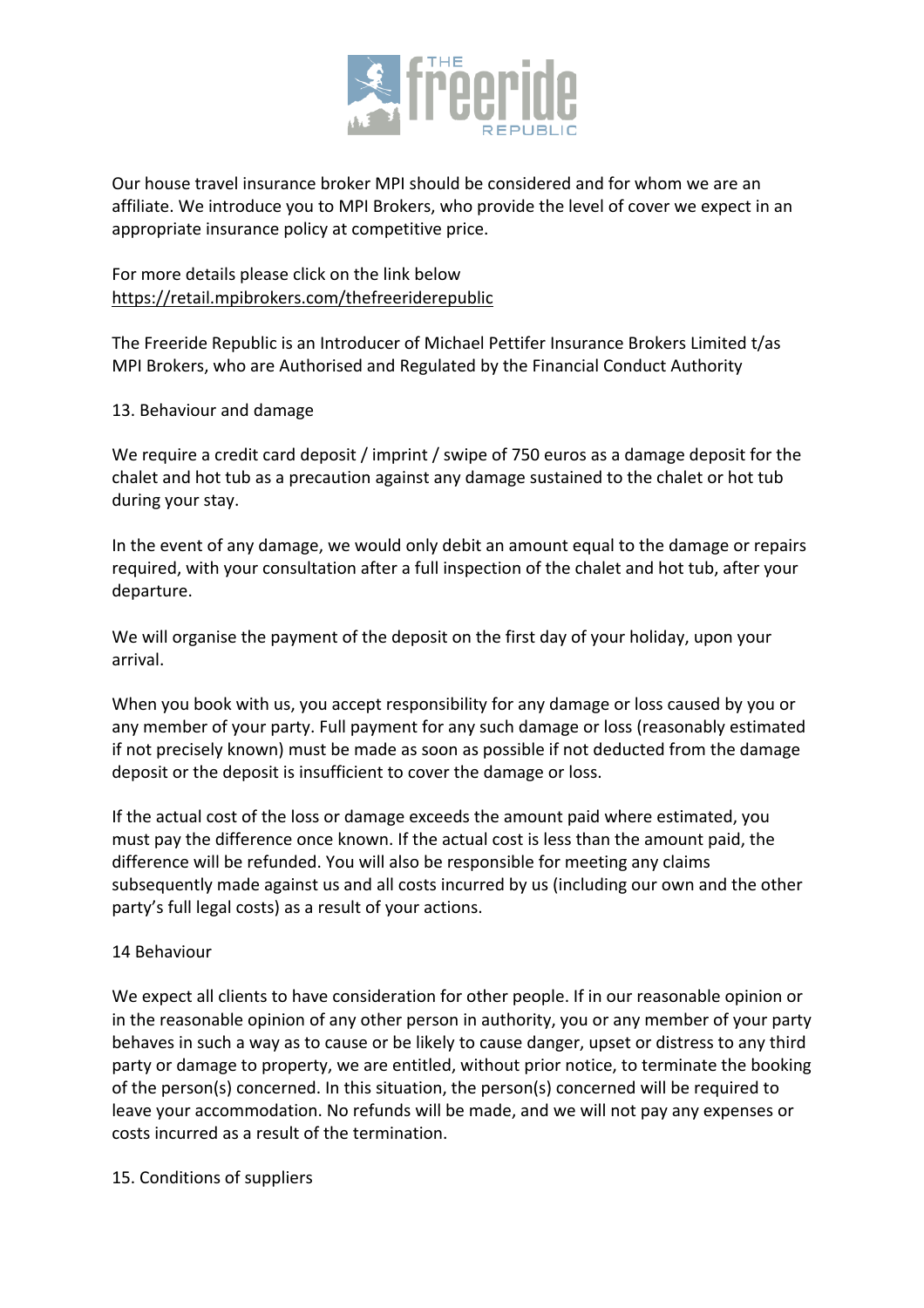

The services which make up your booking are provided by independent suppliers. Those suppliers provide these services in accordance with their own terms and conditions. Some of these terms and conditions may limit or exclude the supplier's liability to you. Copies of the relevant parts of these terms and conditions are available on request from we or the supplier concerned.

# 16. Excursions, activities and general area information

We may provide you with information (before departure and/or when you are away) about activities and excursions which are available in the area you are visiting. We have no involvement in any such activities or excursions which are neither run, supervised, controlled nor endorsed in any way by us. They are provided by local operators or other third parties who are entirely independent of us. They do not form any part of your contract with us even where we suggest particular operators/other third parties and/or assist you in booking such activities or excursions in any way. We cannot accept any liability on any basis in relation to such activities or excursions. We do not however exclude liability for the negligence of ourselves or our employees resulting in your death or personal injury.

We cannot guarantee accuracy at all times of information given in relation to such activities or excursions or about the area you are visiting generally or that any particular excursion or activity which does not form part of our contract will take place as these services are not under our control. If you feel that any of the activities or excursions referred to in our brochure, on our website and in our other advertising material which are not part of our contract are vital to the enjoyment of your booking, write to us immediately and we will tell you the latest known situation. If we become aware of any material alterations to area information and/or such outside activities or excursions which can reasonably be expected to affect your decision to book with us, we will pass on this information at the time of booking.

#### 17. Passports, visas and health requirements

British citizens require a passport valid for the period of their stay when visiting France. A visa is not required. Requirements may change and you must check the up to date position in good time before departure for France. A full British passport would usually take approximately 3 to 6 weeks to obtain but is currently (June 2020) taking much longer. If you or any member of your party is 16 or over and haven't yet got or had a passport, even more time needs to be allowed as UK Passport Service has to confirm your identity before issuing your first passport. If you or any member of your party is not a British citizen or holds a non-British passport, you must check passport and visa requirements with the French embassy or consulate of the.

It is your responsibility to ensure you obtain details and comply with all recommended and required vaccinations, health precautions and other health related measures (including those which are introduced to deal with coronavirus) in good time before departure. Details should be available from your GP surgery and from the National Travel Health Network and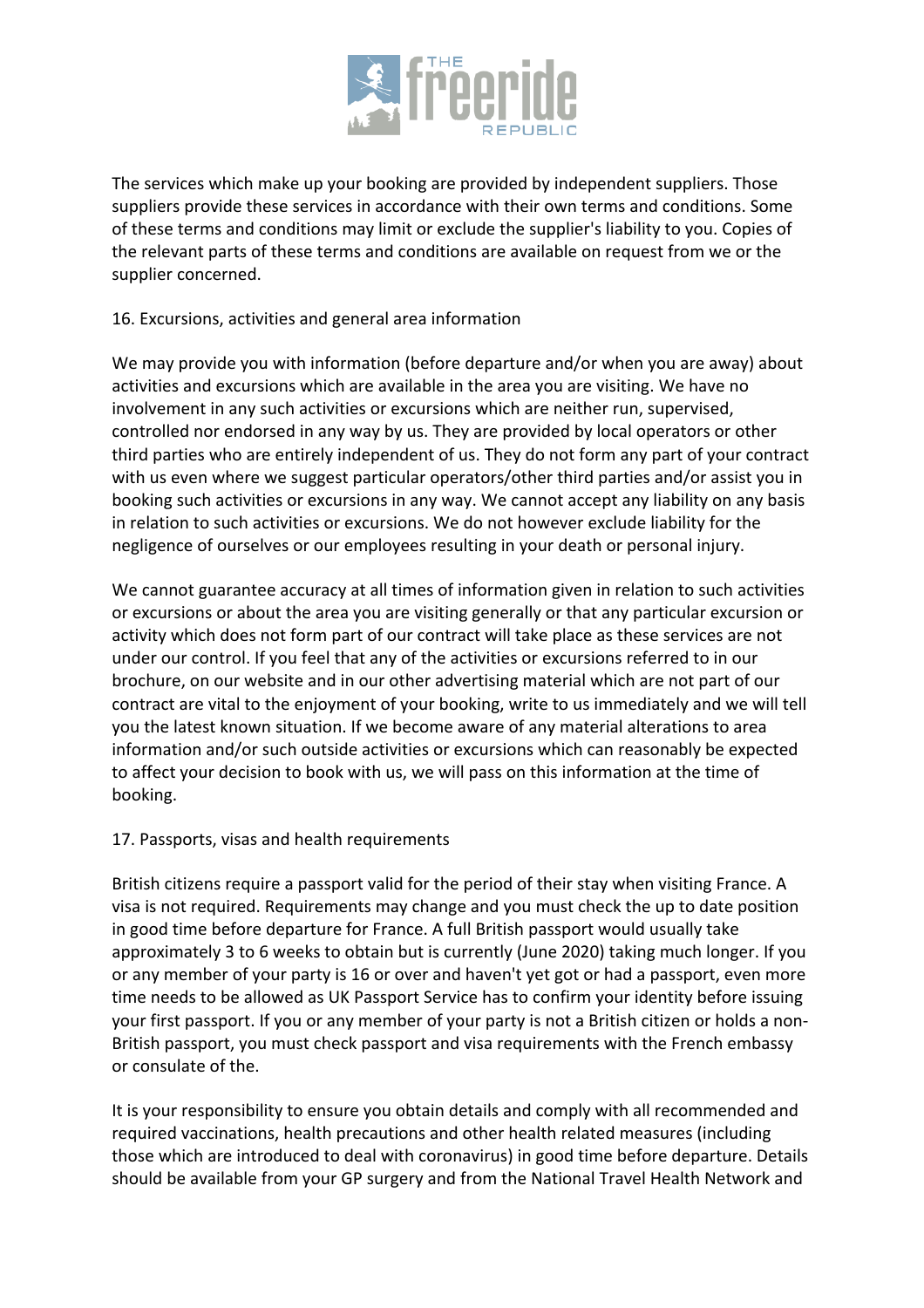

Centre www.nathnac.org. Information on health abroad is also available on www.nhs.uk/Livewell/Travelhealth. Vaccination and other health requirements/recommendations are subject to change at any time. If you are unable to travel as a result of failure or inability to comply with any health related or other requirements, cancellation charges will apply as referred to in clause 6.

### 18. Foreign Office Advice

The Foreign and Commonwealth Office publishes regularly updated travel information on its website www.fco.gov.uk/knowbeforeyougo which you are recommended to consult before booking and in good time before departure.

19. Website / advertising material accuracy

The information contained on our website and in our other advertising material is believed correct to the best of our knowledge at the time of printing or publication. However, errors may occasionally occur, and information may subsequently change. You must therefore ensure you check all details of your chosen arrangements (including the price) with us at the time of booking.

20 Check Out and Departure Times

Check out time of all our chalets is always 10.00am on departure day unless stated otherwise by us in writing. Likewise, our chalets are not available or clean before 16.00pm on arrival day unless otherwise stated by us in writing.

#### 21 Packed Lunches

For any bookings made with free packed lunches added as an extra resort service, the lunches are only provided on 5 days of the 6 catered days of your stay.

Please note that the packed lunches are not provided for you on the chalet day off or your final departure day. The packed lunches can be only be included if added as an extra service on your booking invoice. The free packed lunches consist of one medium sized baguette with a designated daily filling, small bottle of water and a chocolate bar / piece of cake per person. We reserve the right to make any changes to the above.

22 Staff Working Hours, Chalet Days Off, Catering Arrangements, Meal Times and Child Dinners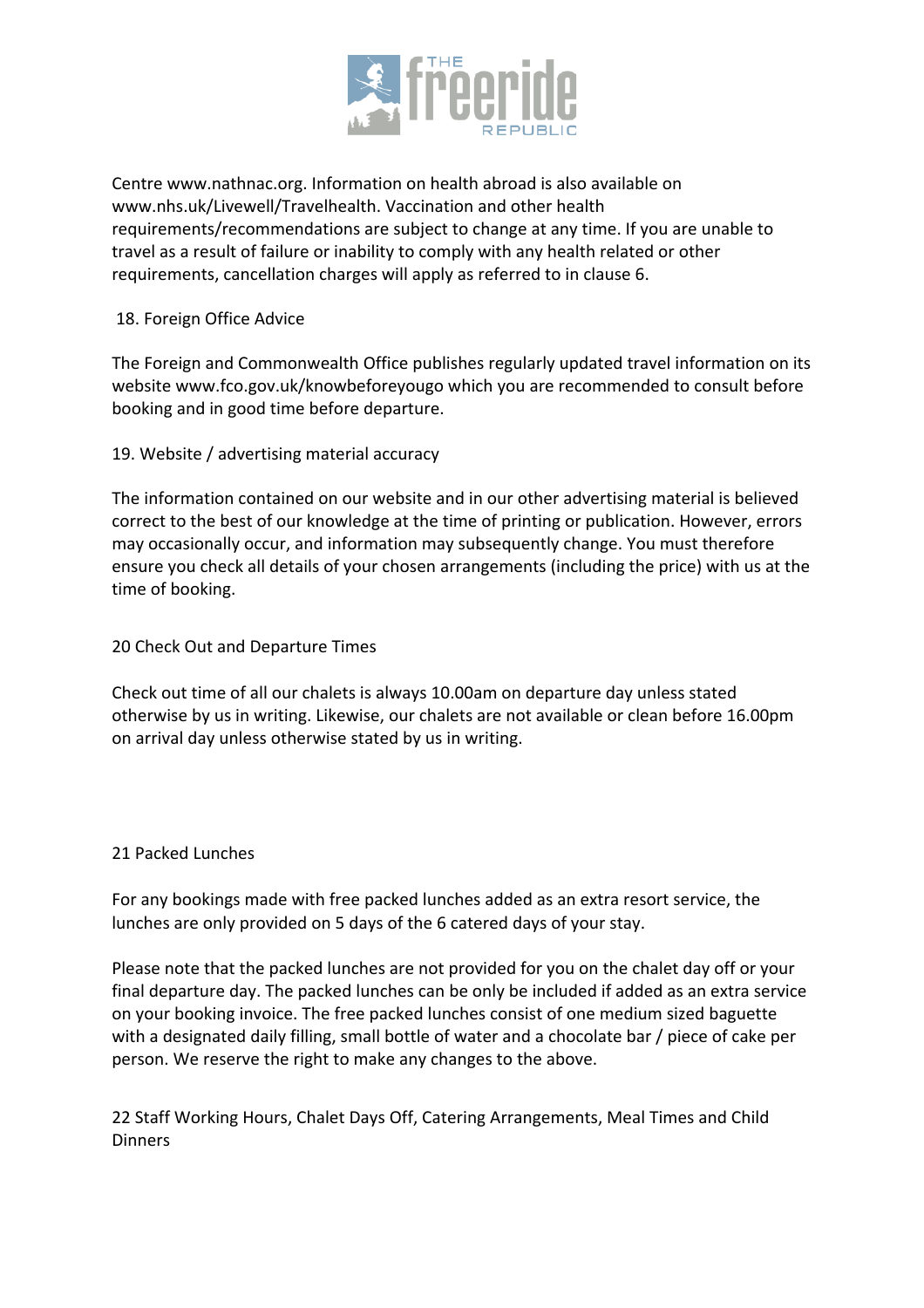

Regardless of any length of stay less than the normal 6 nights or any other booking stipulation / discount our chefs and chalet staff take one and a half days off per week where catering is not provided in the evenings and the mornings.

Due to the company policy of adhering to the French working hour regulations of 35 hours per week per member of staff on two days of your 6 day catering a self-service continental breakfast is provided in the chalet. The hot breakfast option is not provided on two of these days.

Any other catered aspects of the 6-day catered package including wine, cordials and packed lunches are not provided on the chalet day off. On any departure day from your chalet we serve a continental breakfast only and not a cooked breakfast

Due to the company policy of adhering to the French working hour regulations of 35 hours per week per member of staff we cannot provide any child meals or high teas before 18.00pm on any given week. For the same reasons we cannot provide adults dinner any later than 19.30pm on any given evening. Staff are not obliged to feed clients who are late for meal times therefore extending staff working hours. If clients are late for designated meal times we reserve the right not to feed them.

### 23 Premium and Classic Packages

All our advertised holidays include either the Classic package or the Premium package. This will be clearly stated on your holiday confirmation. Please ask during your booking process for further details on the premium package if it is part of your holiday or see here. For both the classic and premium package if the price has been discounted by more than 10%, we reserve the right to make any changes to the advertised inclusions, if this is the case the exact deductions will be detailed in on your booking invoice.

#### 24. Chalet Hot tubs

Whilst we maintain these facilities, guests must assume responsibility for their own safety. There will be times when these facilities may not be available due to maintenance and cleaning. Open strictly for Freeride Republic guests, between 15h00-20h00.

Hot tub: Children 5 and over must be accompanied by an adult and supervised at all times. Children under 5 years are not allowed in the hot tubs. Coronavirus is not a water born virus.

25 Booking of Ski Passes and Equipment Hire.

The Freeride Republic Ltd reserves the right to add a £15 surcharge per person to any client or any group booking who do not reserve their ski passes with the Freeride Republic in the booking process. We also reserve the right to add a £15 surcharge for clients who book their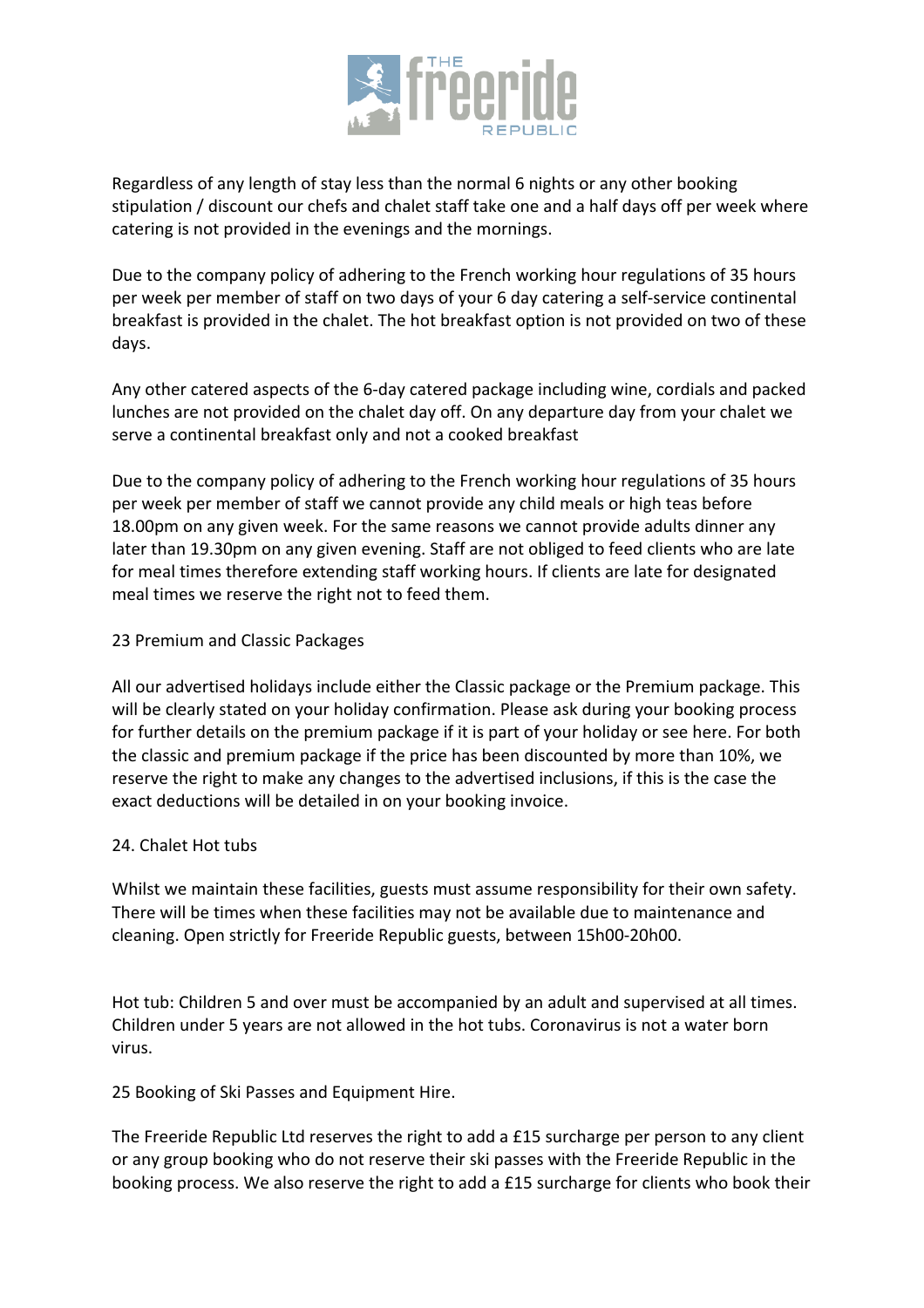

ski hire independently of the Freeride Republic and not with our preferred suppliers detailed in the booking process.

26 Airport Transfer Terms and Conditions

As part of the advertised website price we can provide shared minibus airport transfers, For the transfer cost to be included in our package price your flight times must coincide with the times that our minibuses are arriving and departing at the airports for existing drop offs or pick ups. The transfers included in your holiday price are not private transfers. Please see our private transfers prices available here through our licensed French transport company The Freeride Republic Transfers here: https://thefreeriderepublic.com/airport-transfers-tocourchevel-la-tania-meribel/

Our existing pick uo and drop off times will be detailed with you in the booking process when you book. Any transfer arrangements will be agreed by the Managing Director in the booking process and only after this agreement will The Freeride Republic Ltd be bound by this agreement.

Flights must land and depart between 9.30 am and 14.30pm on Saturdays or Sundays for the inclusive shared transfer price quoted in our holiday price to be included. If your flights land or take off outside of these times unless agreed by The Freeride Republic Ltd a supplement will be incurred at the rate of a private transfer from the price of 300 euros per minibus seating 8 people one way.

Alternative pick up / drop offs outside of these designated times will incur a cost to be absorbed by you the customer not the chalet company. Alternative transfers with other carriers can be arranged through us from the price of 300 euros per 8 seater minibus one way. Alternative shared seats in shared transfers outside of our designated times of 09.30am and 14.30pm can be purchased for 65.00 euros per person one way.

Please note that for 2021/ 2022 we can only operate our normal shared transfer service in France ( Lyon, Chambery & Grenoble ) We cannot currently operate our normal transfer service in Switzerland for 2021 - 2022 due to post Brexit regulation changes made by the Swiss transport authorities. If you are booking flights to Geneva and we cannot operate our transfers service in Switzerland in 2022, we would deduct £45.00 per person from the holiday price for you so you can book your own transfers from Geneva.

Please see our private and shared transfers prices available here through our licensed French transport company The Freeride Republic Transfers here: https://thefreeriderepublic.com/airport-transfers-to-courchevel-la-tania-meribel/

Groups with over 8 people on any booking will be included with other shared transfers with other carriers.